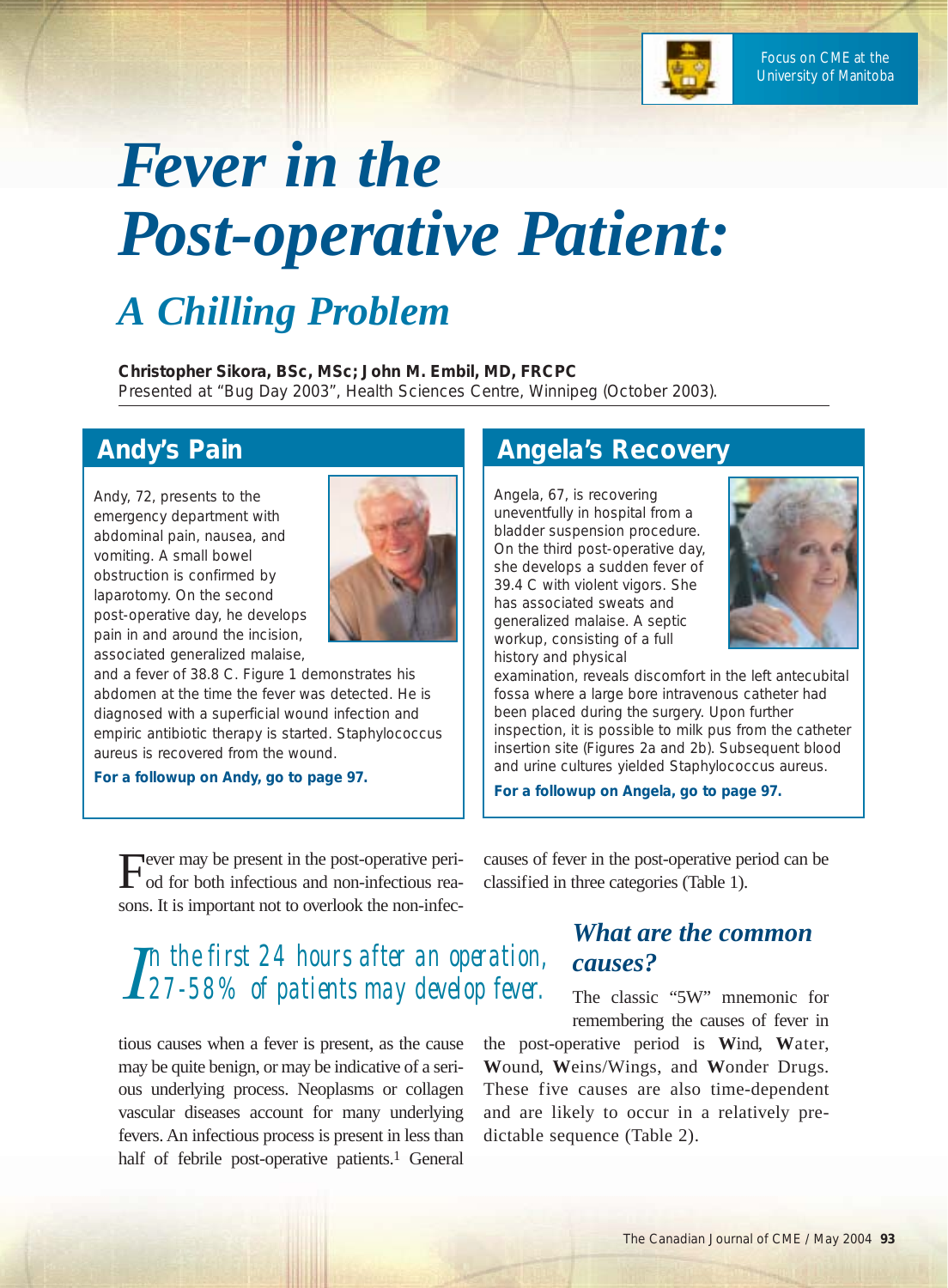#### Table1

**Infectious and non-infectious causes of fever in the post-operative patient**

#### **Infectious—Surgery**

- Wound infection
- Intra-abdominal abscess
- Leaking anastomosis with peritonitis
- Infected prosthetic material
- Acute cholecystitis
- Transfusion-related infection
- Pheochromocytoma

#### **Infectious—Not Surgery Related**

- Pneumonia
- Urinary tract infection
- Infected hematoma
- Systemic bacteremia
- Clostridium difficile enterocolotis
- Pharyngitis

#### **Related—non-infectious**

- Atelectasis
- Medications (anesthesia or other)
- Thrombophlebitis
- Adrenal insufficiency
- Drug fever
- Malignancy
- Pulmonary embolus
- Deep vein thrombosis
- Myocardial infarction
- Thyrotoxicosis

#### *Wind*

In the first 24 hours after an operation, 27% to 58% of patients may develop fever. Most of these cases, which are likely due to atelec-

## **Doris' Discomfort**

Doris, 63, presents feeling generally unwell. A diffuse abdominal discomfort was corroborated by her daughter, who noted her mother had complained of left flank pain and urinary hesitancy, urgency, and dysuria. A more extensive history revealed that approximately one week prior,



the patient had been discharged from hospital after having undergone an open cholecystectomy, which was originally planned to be completed laparoscopically.

The abdominal examination was unremarkable and left flank tenderness was present on percussion. A urine specimen was obtained, which was turbid, and the urine dipstick indicated many leukocytes and nitrates. An empiric diagnosis of a urinary tract infection (UTI) was made and oral antibiotics initiated. Urine cultures returned *Escherichia coli* to a concentration of greater than 108 cfu/L.

**For more on Doris, go to page 97.**

tasis, are of little concern unless associated with systemic signs, such as rigors, altered mentation, or hypotension. Pneumonia may occur several days post-surgery and is an important diagnosis to consider if systemic signs are present; it is also important to question the presence of a ventilator-associated pneumonia after prolonged intubation.

#### *Water*

The patient has an increased risk of developing cystitis the longer a urethral catheter is in place. The catheter should be removed as soon as the patient is able to mobilize, or use a urinal.

#### *Wound*

It is important not to miss something nefarious, like a necrotizing fasciitis or an intestinal leak, especially post-surgery. A cellulitis may be present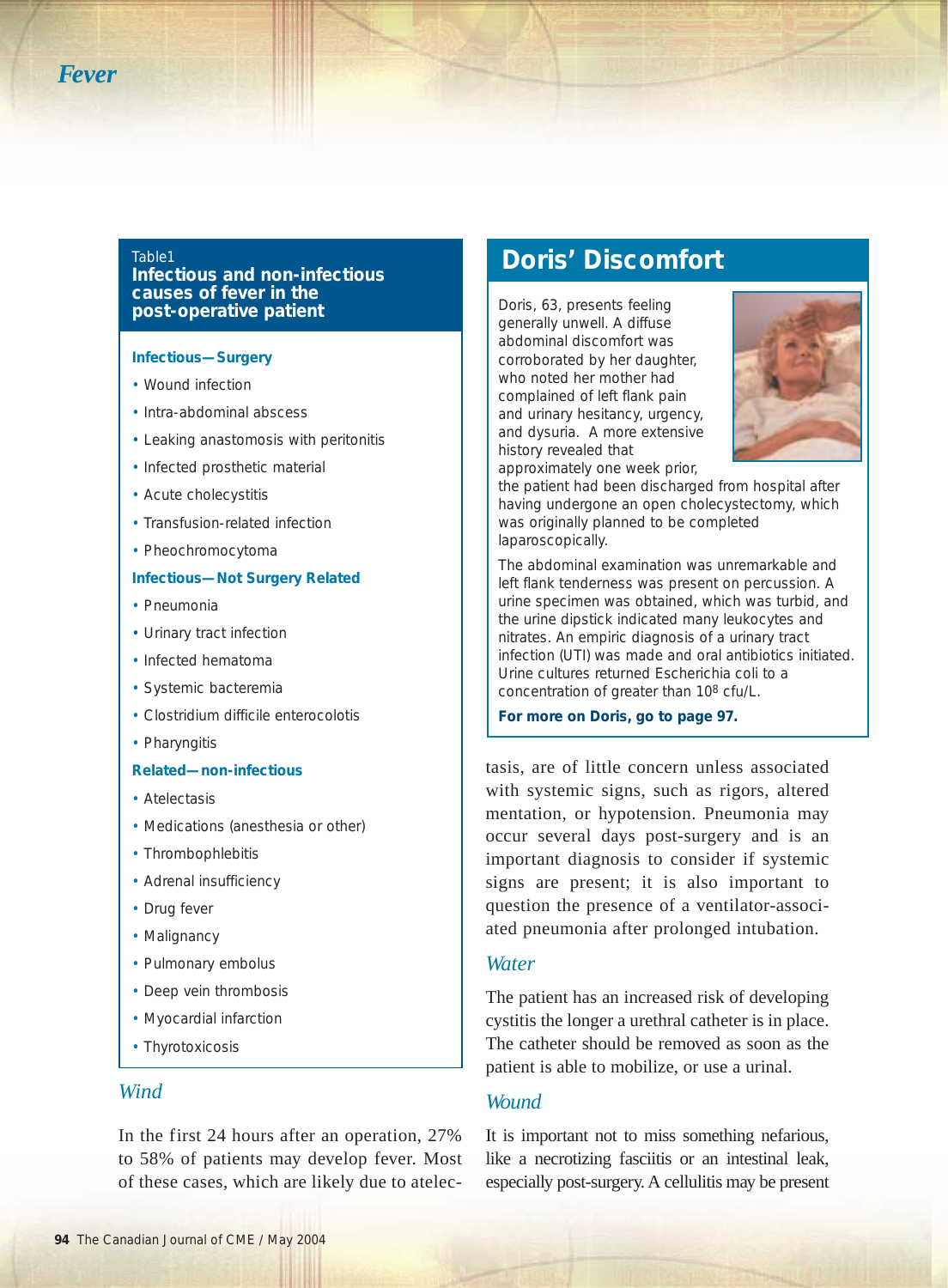

#### Table2 **Causes of fever according to time of onset**

#### **Day One—Local causes** • Atelectasis • Wound cellulitis • Urinary tract infection • Indwelling catheter infection • Transfusion reaction • Drug fever • Thrombophlebitis • Surgical complications **Day Two—Respiratory/Catheter causes** • Pneumonia • Urinary tract infection • Wound cellulitis • Necrotizing fasciitis or clostridial myositis **Day Three—Systemic causes** • Thrombophlebitis • Deep vein thrombosis • Wound infection • Cholecystitis • Pancreatitis • Systemic bacteremia/fungemia/viremia **Day Seven and on—Surgical complications, undiagnosed disease** • Leaking anastomosis • Infected prosthetic material • Deep wound infection • Abscess • Deep vein thrombosis or thrombophlebitis • *Clostridium difficile* diarrhea • Collagen/Vascular disease • Occult bacteremia • Neoplasm

in the early stages of post-surgery and an abscess may evolve. In late stages, prosthetic material may be infected and present itself as a fever. Leaking anastomosis, from gastrointestinal procedures, may also be present later on.

**Mr. Sikora** is a senior medical student at the University of Manitoba, Winnipeg, Manitoba.

**Dr. Embil** is a consultant, infectious diseases, University of Manitoba, medical director, Infection Provention and Control Program, Winnipeg Regional Health Authority, and director, Infection Prevention and Control Unit, Health Sciences Centre, Winnipeg, Manitoba.

#### *Weins/Wings*

Veins, extremeties and all vascular access sites should be inspected for the presence of thrombophlebitis. Likewise, it is important to consider a deep vein thrombosis in a patient who has been immobilized, or has another reason to be in a hypercoagulable state.

### *Wonder drugs*

Always consider the patient's previous medications, as well as those received intraoperatively, as possible causes of fever. Any transfusion products or anti-inflammatory agents can be included in this category.2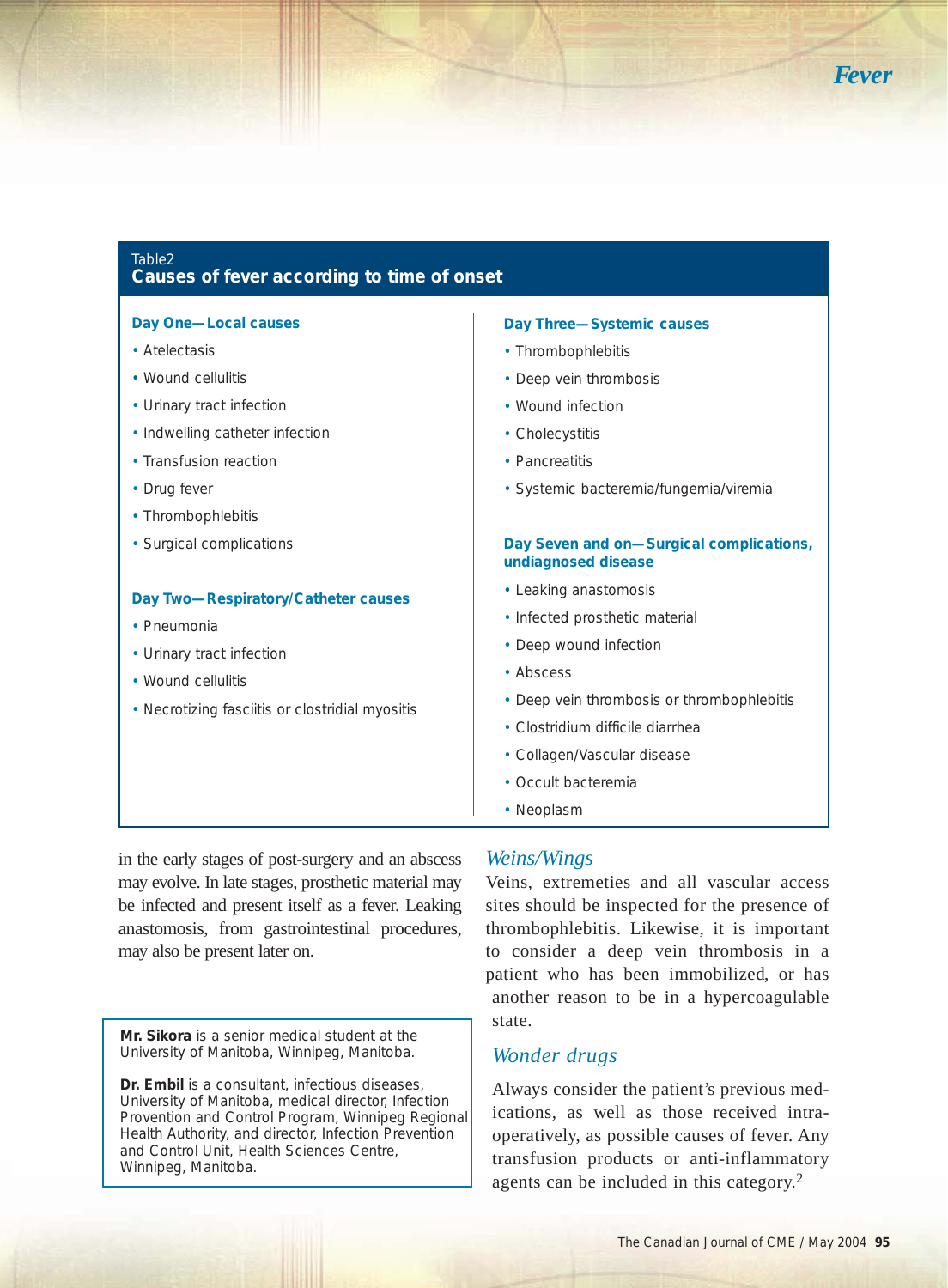



## *Evaluating a patient with postoperative fever*

It is important to elicit the timeline associated with the fever. Key questions to ask are:

- When was the surgery?
- What type of procedure was performed?
- Are there pre-existing or implanted prostheses involved?
- What and when was peri-operative antibiotic prophylaxis given?
- When did symptoms begin?
- Were any symptoms present prior to surgery?
- Were there any complications with the surgery, or a prolonged hospital stay?
- Does the patient have pre-existing medical conditions that could predispose to fever?
- Were there blood products given?

A thorough review of systems, including respiratory, genitourinary, gastrointestinal, neurologic, and cardiac is necessary. Physical examination should include the respiratory, cardiovascular, urinary, and gastrointestinal systems, as well as a thorough examination of the skin. An examination of the peripheral or central



Figure 1. Abdominal wall cellulites in our patient. Figure 2a. Medial to the intravenous catheter is a superficial collection of pus, which was expressed from the underlying septic vein.



Figure 2b. Once this site is cleaned, a large opening of the septic underlying vein can be observed.

sites that were used for vascular access is also important, as an infected hematoma or thrombophlebitic vein may be present.

Lastly, a thorough inspection of the wound site is imperative.

- Is there a fluctuant mass palpable?
- Is redness or heat present surrounding the incision?
- Is there a surrounding wound cellulitis that may or may not be well demarcated?
- Is pain present?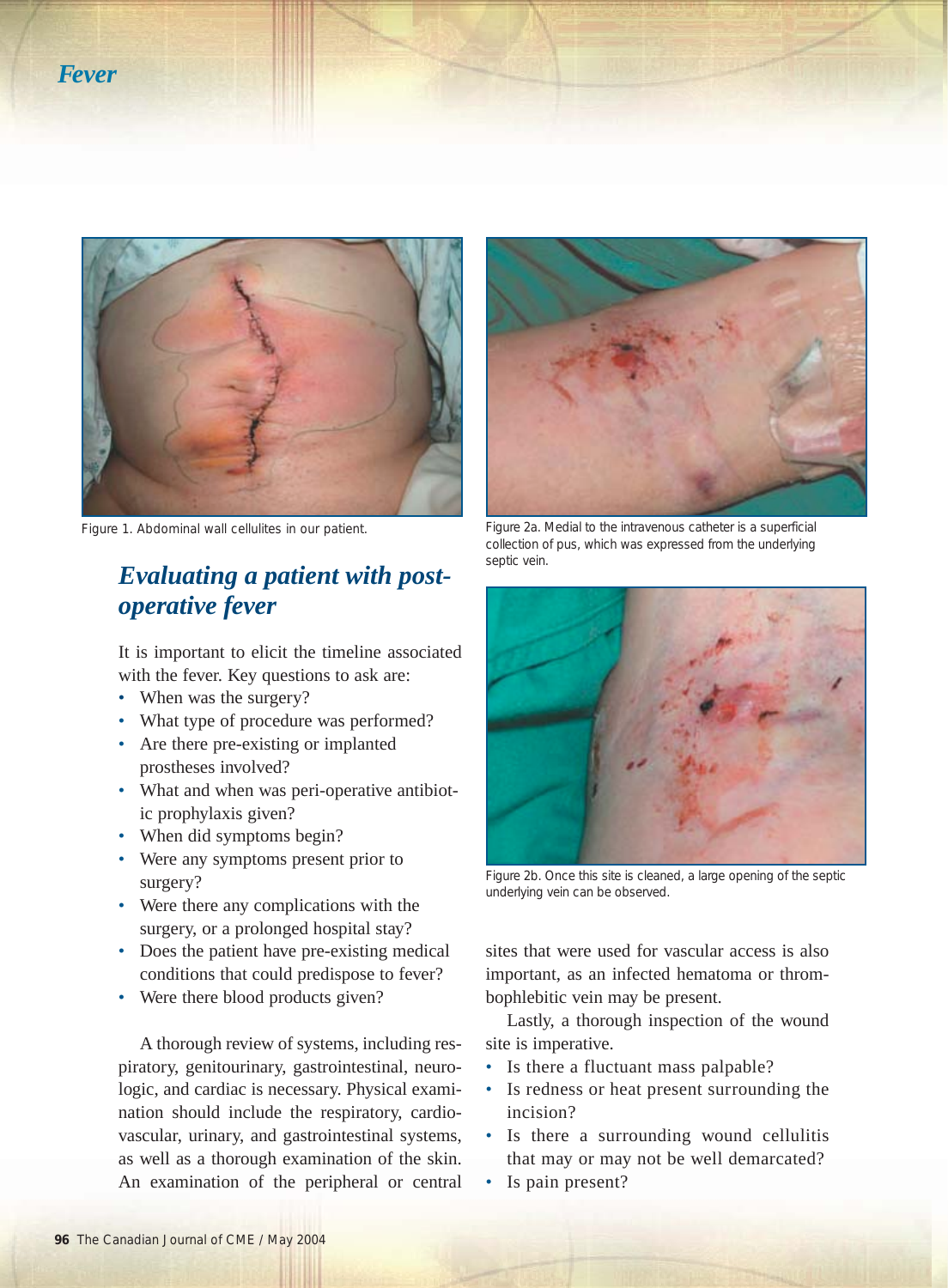## **Andy's Followup**

Andy presented with a superficial skin and soft tissue infection arising directly from the incision site. It is possible that micro-organisms present on the skin at the time the original incision was made were inoculated into the surgical site. This patient received several days of parenteral antimicrobial therapy and was then discharged home on oral antibiotics with a complete resolution of his infection.

## **Revisiting Angela**

Angela presented with *S. aureus* bacteremia arising from the insertion of the intravenous cannula required for administering the anesthetic. *S. aureus* bacteremia is a serious occurrence and cannot be ignored. It can lead to metastatic foci of infection, such as osteomyelitis, septic joints, and endocarditis. The standard management procedure involves the removal of the endovascular device and two weeks of parenteral therapy. Angela's hospitalization was significantly complicated by the *S. aureus* bacteremia, which was eventually cleared after two weeks of cloxacillin treatment.

• Does the implanted joint have full range of motion?

It is important to always consider a latent infection in neurosurgical, orthopedic, and cardiac procedures. A thorough review of the patient's medications is prudent, as it is important not to overlook a "drug fever" associated with the commencement of a new medication. Antibiotics themselves may lead to drug fevers and should not be started unless absolutely necessary. It is also important to remember that antibiotics may cause *Clostridium difficile*associated disease, which may manifest with fever, abdominal pain, and diarrhea.

Applicable laboratory tests are outlined in Table 3. An abdominal computed axial tomo-

## **Returning to Doris**

Doris presented with a UTI likely from the urinary catheter inserted during surgery. *E. coli* was recovered from her urine and an ultrasound of her kidneys revealed findings compatible with pyelonephritis on the left side. Since she was clinically stable, she was provided oral ciprofloxacin and had an uneventful recovery.

### **Table 3**

### **Applicable laboratory tests**

- Urinalysis
- Complete blood count with differential and peripheral smear
- Erythrocyte sedimentation rate
- Blood cultures
- Radiographic imaging

graphic scan may be of benefit if abdominal surgery or an intra-abdominal process is anticipated. Nuclear medicine scans may help in detecting local inflammatory processes; however, prior to their request, it